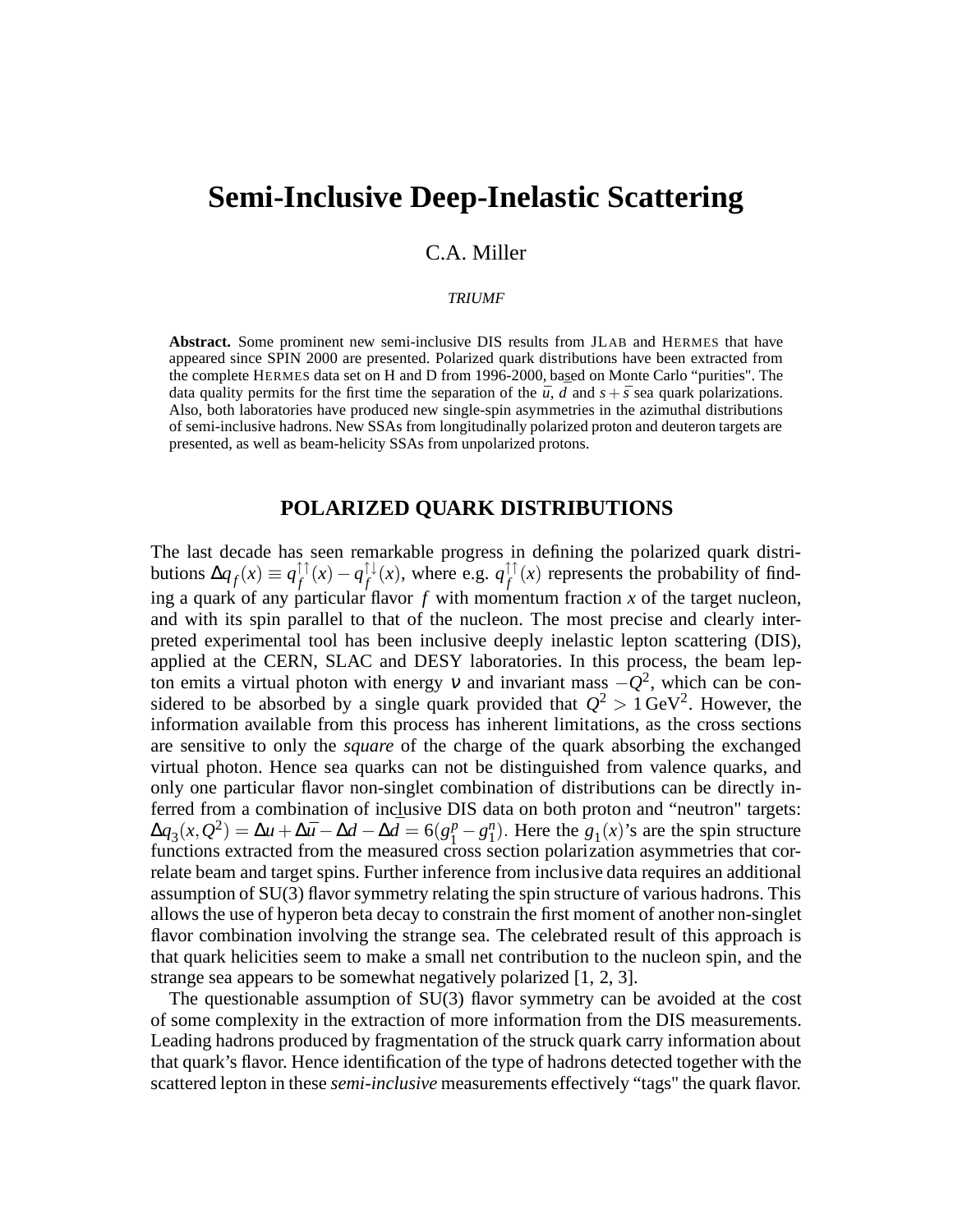

**FIGURE 1.** A comparison at  $\langle Q^2 \rangle = 2.5 \text{ GeV}^2$  of the  $\pi^+$  fragmentation functions from the leadingorder parameterization of ref. [4] fitted to  $e^+e^-$  data (dashed curves) with those extracted from a combination of HERMES semi-inclusive DIS multiplicity data and the singlet fragmentation function  $D_{\Sigma}^{\pi^+}$  $_{\Sigma}^{\pi^+}$  from *e* +*e* <sup>−</sup> data [5] (solid curves).

This method obviously depends on knowledge of the set of probabilities that each quark flavor  $f$  will fragment into each type of hadron  $h$  carrying energy fraction  $z = E_h / v$  of the virtual photon energy, information which is encoded in *fragmentation functions*  $D_f^h(z)$ . These functions can now be extracted from hadron multiplicity distributions either in flavor-enriched jets at the  $e^+e^- \rightarrow Z^0$  pole, or in DIS measurements on both proton and "neutron" targets. Fig. 1 shows a comparison of a parameterization [4] based on  $e^+e^-$  data with the results of a hybrid analysis of pion multiplicities from DIS on a hydrogen target in combination with the singlet fragmentation function  $D_{\Sigma}^{\pi^+}$  $\sum_{n=1}^{\pi^+}$  from  $e^+e^$ data [5]. The consistency of the results lends support to the universality of the extracted fragmentation functions, particularly in the kinematic conditions of this DIS experiment.

Semi-inclusive DIS measurements require a combination of a polarized lepton beam with good duty factor, polarized targets of both hydrogen and e.g. deuterium, and a spectrometer with substantial acceptance for the produced hadrons. The first attempt to extract polarized quark distributions from semi-inclusive asymmetries was made several years ago by the SMC experiment [6]. As the detected hadrons were unidentified except for charge, and the statistical precision was limited, different flavors of sea quarks could not be distinguished in the analysis. Now the HERMES collaboration has released a new preliminary five-flavor  $(u, d, \bar{u}, d, s = \bar{s})$  extraction from their entire 1996-2000 data set comprising identified semi-inclusive pions from a hydrogen target and identified pions and kaons from a deuterium target. Important features of this experiment include pure nuclear-polarized atomic gas targets in a polarized electron storage ring, and the capability in the spectrometer for hadron identification. The quality of the resulting deuterium asymmetry data is shown in Fig. 2. They have been integrated over the range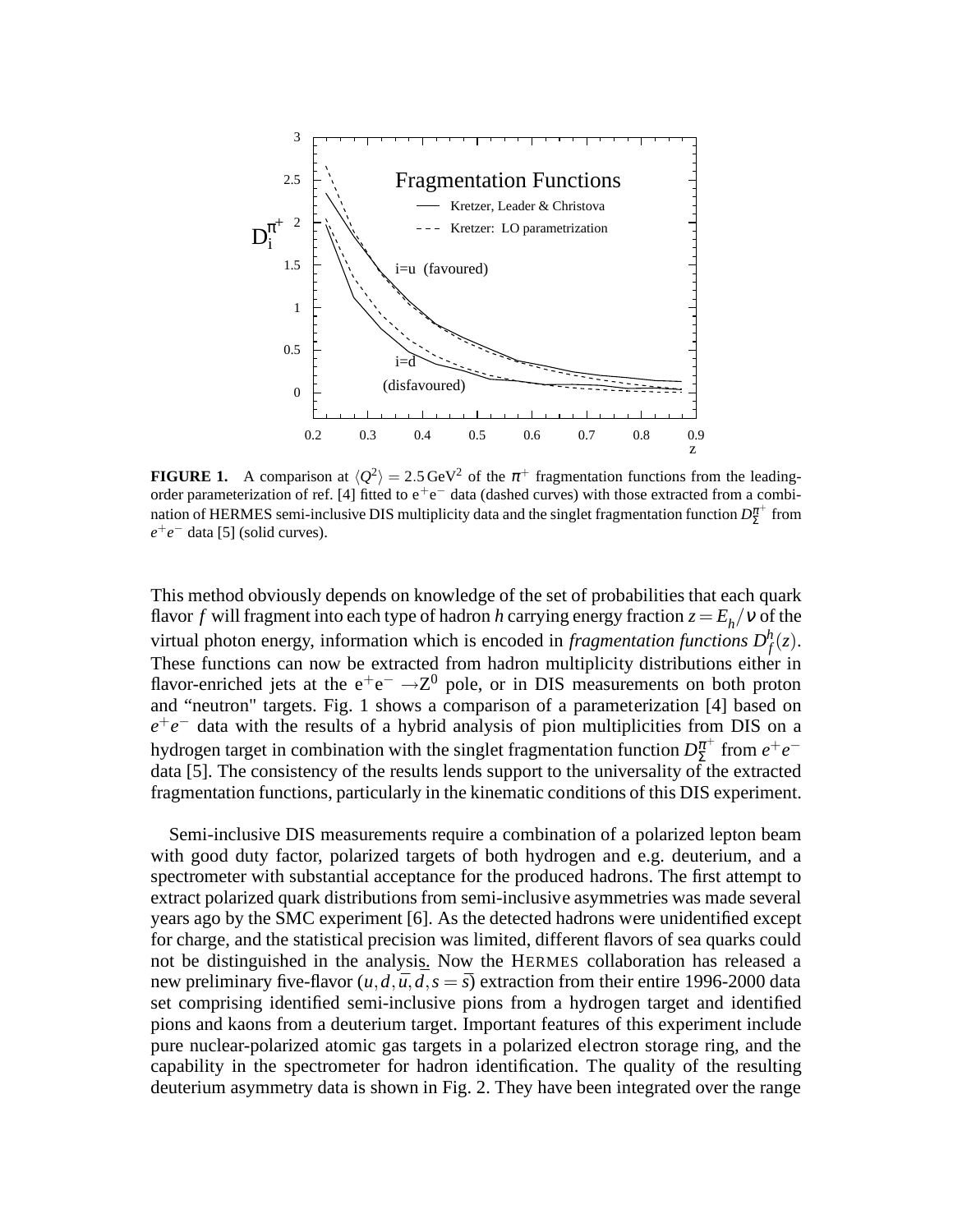

**FIGURE 2.** Preliminary photo-absorption asymmetries  $A_1$  on the deuterium target from the HERMES collaboration. The upper left panel shows the inclusive asymmetries, the upper right the semi-inclusive asymmetries for all unidentified hadrons for comparison with SMC [6], and the lower panels are for identified pions and kaons as indicated. No corrections have been applied at this stage for the effects of experimental acceptance, which LEPTO simulations suggest are small.

 $0.2 < z < 0.8$ . The lower limit is chosen to suppress hadrons from target fragmentation. The absence of any *z*-dependence of the asymmetries in this accepted range is taken as evidence for the dominance of current fragmentation. Kinematic migration due to instrumental and radiative effects has been fully unfolded using information internal to a DIS Monte Carlo event simulation incorporating the significant radiative diagrams and vertex corrections, as well as a detailed simulation of the spectrometer.

The experimental data set thus consists in each *x* bin of a vector of asymmetries on both hydrogen and deuterium targets, both inclusive and semi-inclusive for various hadrons:

$$
\vec{A} = (A_{1,p}, A_{1,d}, A_{1,p}^{\pi^{\pm}}, A_{1,d}^{\pi^{\pm}}, A_{1,d}^{\mathbf{K}^{\pm}}).
$$
\n(1)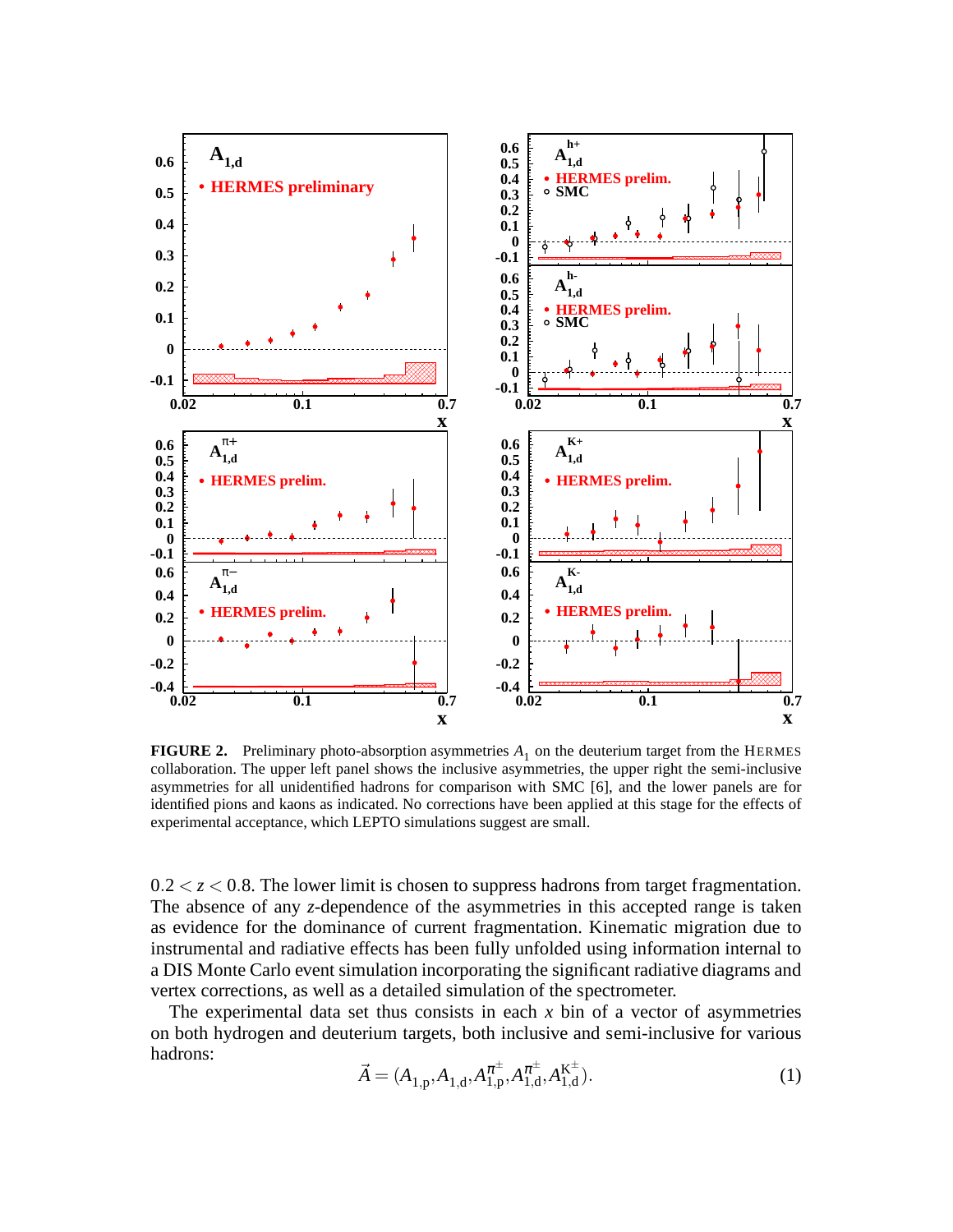To these data are fit independently in each *x* bin a vector of five quark polarizations:

$$
\vec{Q} = \left(\frac{\Delta u}{u}, \frac{\Delta d}{d}, \frac{\Delta \bar{u}}{\bar{u}}, \frac{\Delta \bar{d}}{\bar{d}}, \frac{\Delta s + \Delta \bar{s}}{s + \bar{s}}\right). \tag{2}
$$

The leading-order relationship that is fit is

$$
A_1^h(x) \stackrel{g_2=0}{\simeq} \frac{\sum_f e_f^2 \Delta q_f(x) \int dz D_f^h(z)}{\sum_{f'} e_{f'}^2 q_{f'}(x) \int dz D_{f'}^h(z)} \frac{(1+R(x))}{(1+r^2)}
$$
(3)

$$
= \sum_{f} \underbrace{\frac{(1+R(x))}{(1+\gamma^2)} \frac{e_f^2 q_f(x) \int dz D_f^h(z)}{\sum_{f'} e_{f'}^2 q_{f'}(x) \int dz D_{q_{f'}}^h(z)} \frac{\Delta q_f(x)}{q_f(x)}}_{\mathscr{P}_f^h(x)}.
$$
\n(4)

For simplicity, the weak logarithmic dependences of all functions on  $Q^2$  are suppressed here. The factor involving the kinematic value  $\gamma^2 = Q^2/v^2$  and *R*, the ratio of longitudinal to transverse cross sections, accounts for the longitudinal component included in parametrizations of the unpolarized parton distribution functions  $q_f(x)$ . This set of equations may be represented in matrix form

$$
\vec{A}(x) = \mathscr{P}_f^h(x) \cdot \vec{Q}(x),\tag{5}
$$

where all of the information that comes from previous unpolarized measurements both distribution and fragmentation functions — is combined in the *purity* functions  $\mathcal{P}_f^h(x)$ , each of which represents the conditional probability that an observed hadron of type *h* was produced by a struck quark of flavor *f* with momentum fraction *x*. The purities used in the new HERMES analysis were extracted from the above-mentioned Monte Carlo simulation (but now excluding QED radiative and detector resolution effects) as  $\mathscr{P}_f^h(x) = N_f^h$  $f_f^h(x)/\sum_{f'} N_f^h$  $f'(x)$ , where  $N_f^h$  $f \rightarrow f$  is the number of hadrons of type *h*, in the geometric experimental acceptance and in the interval  $0.2 < z < 0.8$ , that were produced from quarks of flavor  $\hat{f}$ . The simulation employs the CTEQ5 Low– $Q^2$ parametrization [2] for the unpolarized PDF's, and JETSET fragmentation parameters that were tuned to fit hadron multiplicities measured at HERMES [7]. The simulated purities were then augmented by the  $1 + R$  factor evaluated as per ref. [8], as well as nuclear corrections for the deuteron target based on a d-state probability  $\omega_D =$  $0.05 \pm 0.01$ .

The over-constrained linear system Eq. 5 is solved for the unknown  $\vec{Q}$  vector by the usual  $\chi^2$  minimization. The precision with which this system can be solved clearly depends on the degree of orthogonality of the purities — i.e. how well flavor-tagging works. Positive hadrons alone can distinguish valence *u* and *d* quarks. In this case, *u*-quark dominance of  $h^+$  production from both proton and neutron targets is helpful. Negative hadrons can perform a similar separation for sea quark flavors, as production of h<sup>−</sup> from sea quarks is relatively larger than h<sup>+</sup>, and again dominated by  $\bar{u}$  quarks. The general separation of valence and sea quarks is mainly done by hadron charge. Identified kaons available in the data set from the HERMES deuterium target have a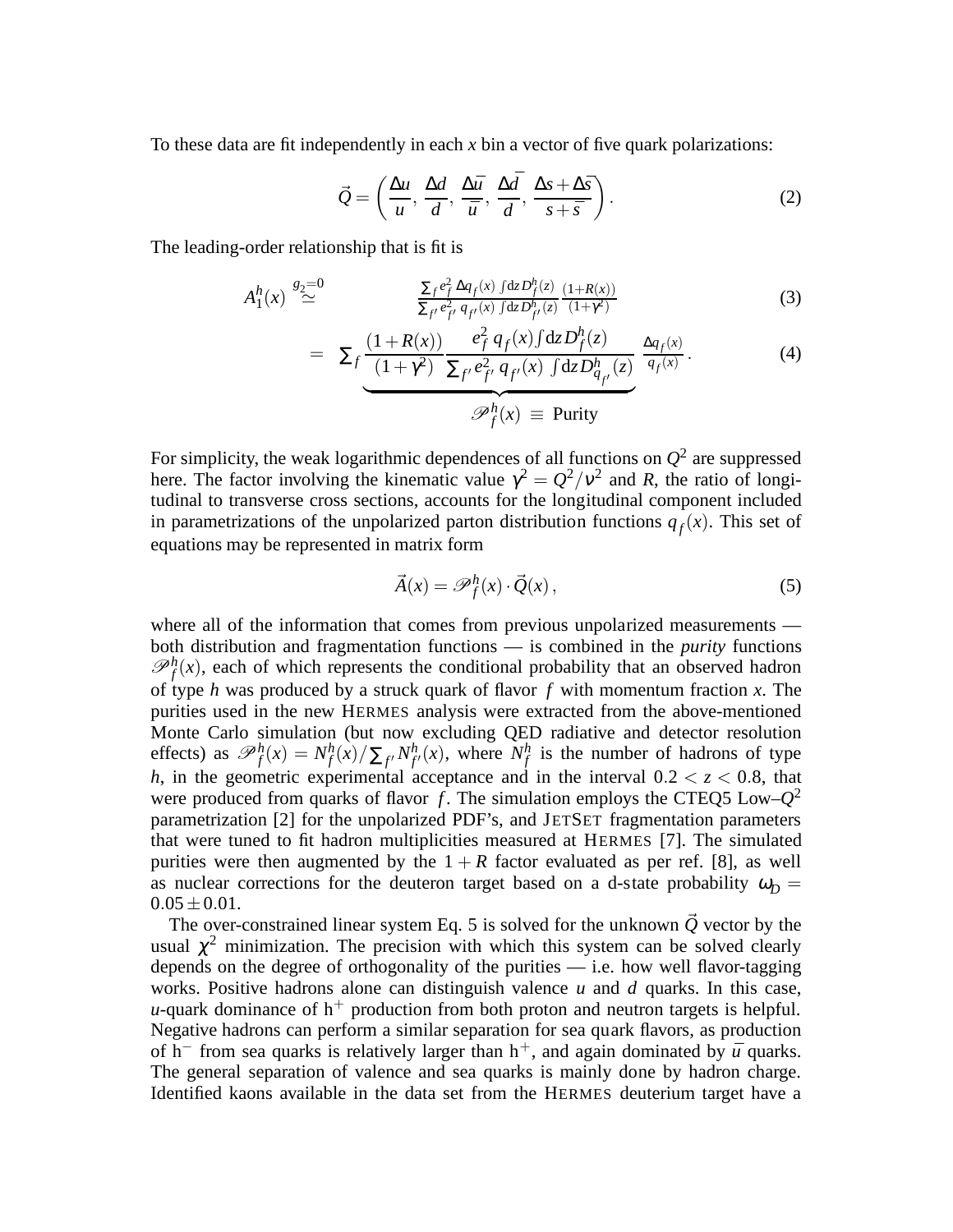

**FIGURE 3.** Left panel *(a)*: Extracted polarized quark distributions as a function of Bjørken *x*, compared to two NLO QCD fits to world inclusive data [3, 9]. Right panel *(b)*: The light quark sea flavor asymmetry  $\Delta \bar{u} - \Delta \bar{d}$  in the polarized distributions, compared to theoretical predictions based on the chiral quark soliton model [10] and on a statistical model [11]

larger sensitivity to the strange sea, but still at only the 10% level due to  $u$  or  $\bar{u}$  quark dominance. The systematic uncertainties in kaon purities are presently large due to the uncertainties in both the fragmentation functions and unpolarized parton densities. However, examination of Eq. 4 reveals that the effects of individual unpolarized densities  $q_f(x)$  tend to cancel when the polarized densities  $\Delta q_f(x)$  are finally derived from the quark polarizations (the solutions of that equation) by multiplying by the unpolarized densities.

The polarized densities  $\Delta q_f(x)$  resulting from the analysis are shown in Fig. 3*a*), compared to two NLO QCD fits to world inclusive data that assume SU(3) flavor symmetry. The systematic uncertainties include contributions from the  $A_1^{(h)}$  $_1^{(h)}$  and from the unpolarized PDF's and purities. Further support for the assumption of pure current fragmentation in the employed *z*-range is given by the finding that the extracted densities are little affected by omission of the inclusive asymmetries from the extraction, even though the inclusive data tends to have better statistical precision.

The extracted ∆*u* and ∆*d* are consistent with previous semi-inclusive results [6, 12]. The sea distributions, extracted separately here for the first time, are consistent with zero. There is no indication that the strange polarization is negative, in contrast to the findings from the inclusive data that are based on SU(3) flavor symmetry. Another surprise shown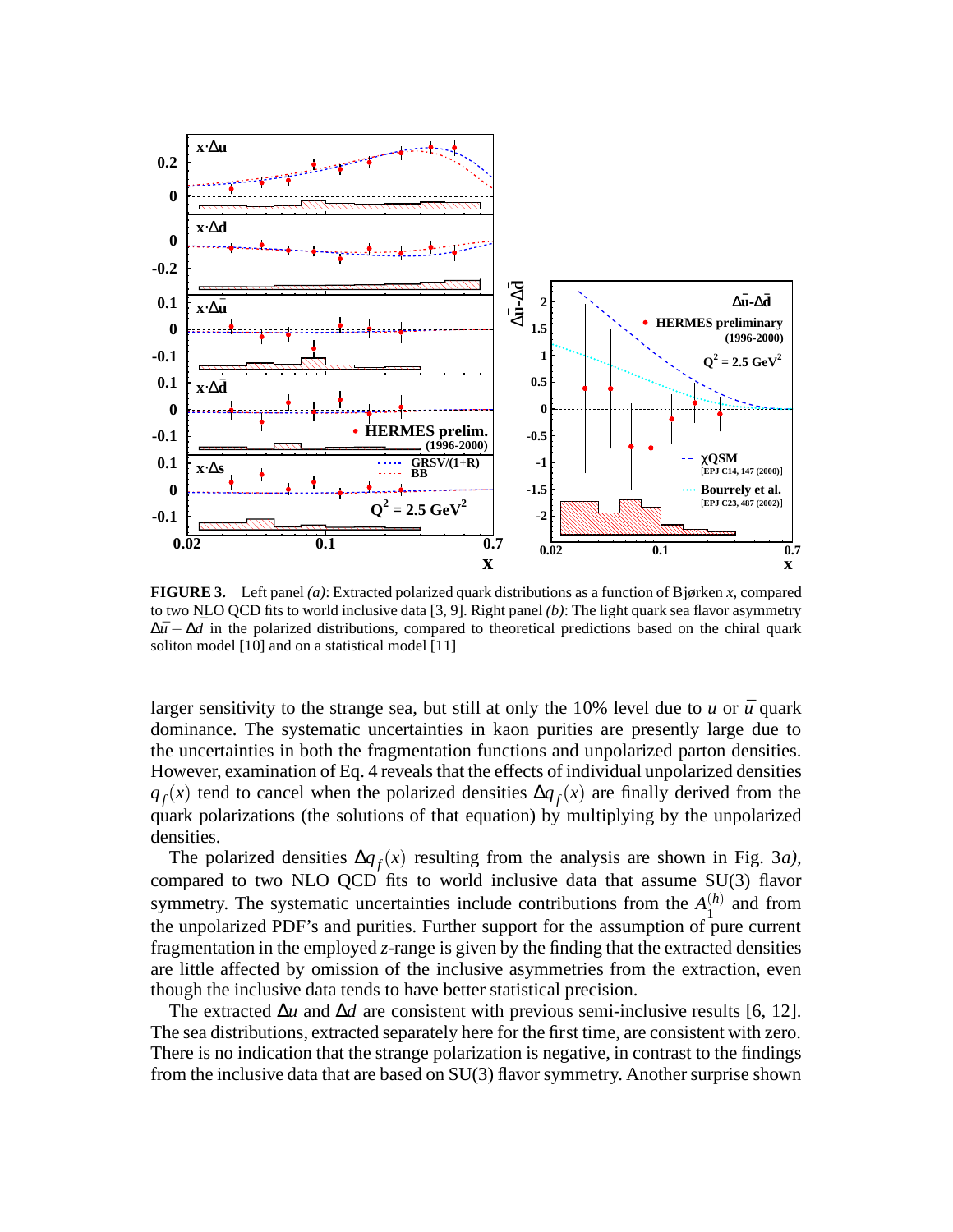

**FIGURE 4.** *a)* Kinematic geometry for semi-inclusive DIS. *b)* Single-spin asymmetries for longitudinal (HERMES) and transverse (SMC) target polarization.

in Fig. 3*b*) is that there is no evidence of the positive flavor asymmetry  $\Delta \bar{u} - \Delta \bar{d}$  in the light quark sea that is predicted by some theoretical models [10].

# **SINGLE-SPIN AZIMUTHAL ASYMMETRIES**

In 1999, HERMES [13] and SMC [14] released observations of semi-inclusive singlespin asymmetries that depend on the orientation of the hadron's  $P_{\perp}$  azimuthally about the direction of the virtual photon (see Fig. 4*a)*). Relative to the lepton beam axis, the target polarization was transverse for SMC, and longitudinal for HERMES. In either case, the linear polarization of the virtual photon in the lepton plane selects transverse polarization of the struck quark. In leading twist,  $P_{\perp}$  can arise from two sources: primordial  $p_T$ of the quark in the target, or  $k<sub>T</sub>$  produced in the fragmentation process. A single-spin asymmetry requires the participation of some time-odd object correlating that  $p<sub>T</sub>$  or  $k<sub>T</sub>$ with some spin. Theoretical explanations of these asymmetries have focussed on a Todd fragmentation process sensitive to the transverse polarization of the fragmenting quark [15]. The associated "Collins fragmentation function", designated  $H_1^{\perp(1)}$  $\frac{1}{1}^{(1)}(z)$ , is Todd not in the fundamental sense, but only through the soft interactions in the final state. The wonderful implication of such an interpretation is that this "quark polarimeter" could provide access to the chiral-odd, and hence otherwise-inscrutable, *transversity* distribution. Transversity is the last remaining unmeasured one of the three leadingtwist quark distributions that survive integration over intrinsic  $p<sub>T</sub>$ . It is related to the probability of finding a transversely polarized quark in a nucleon polarized transversely with respect to its infinite momentum.

Unfortunately, almost all of the existing data revealing target-related single-spin asymmetries have been measured with a *longitudinally* polarized target. However, even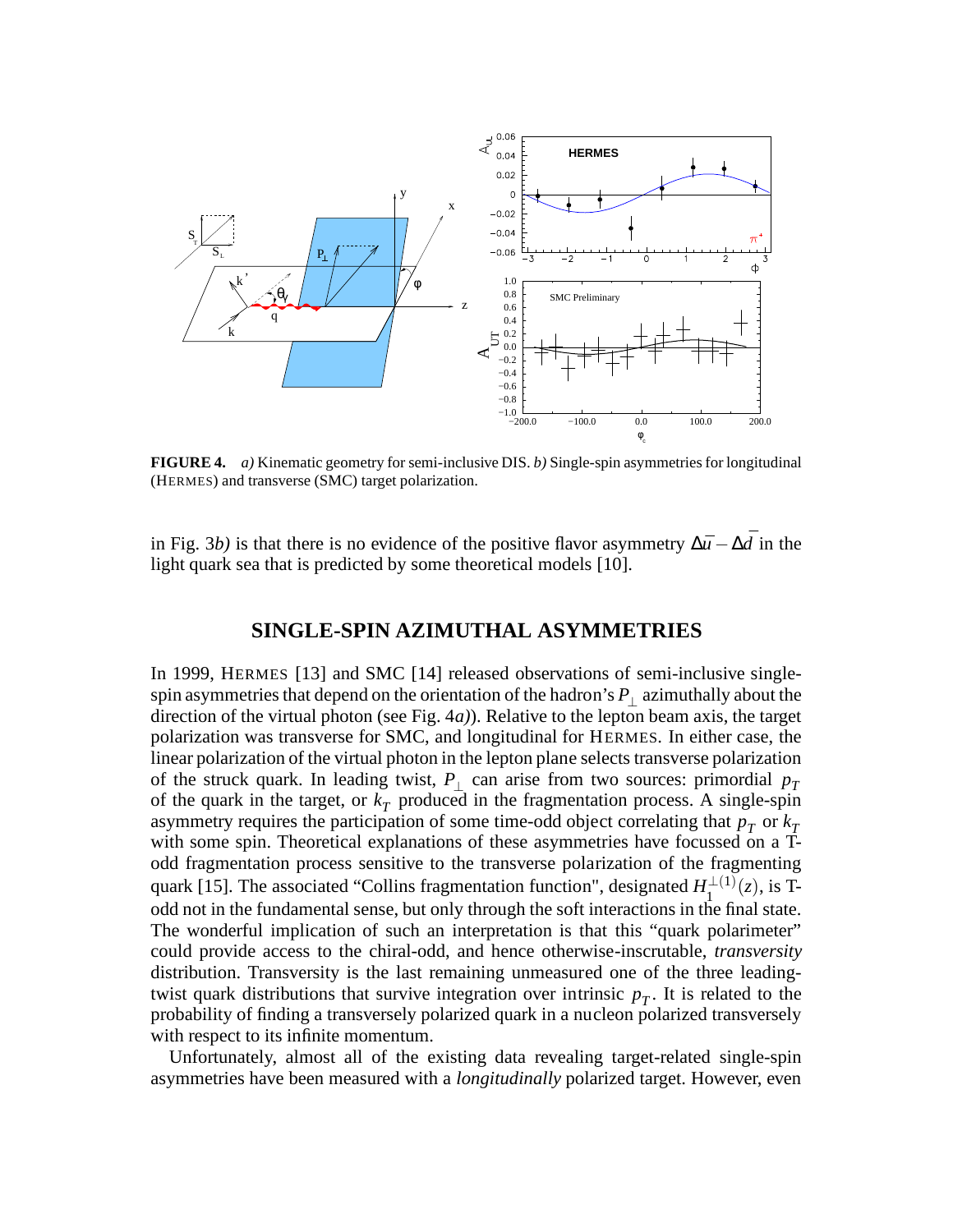

**FIGURE 5.** Analyzing powers in the sin  $\phi$  moment of single-spin azimuthal asymmetries with a longitudinally polarized hydrogen target, from both HERMES and CLAS. The arbitrarily normalized curves are from ref. [18].

these data can be interpreted [16] in terms of the same Collins fragmentation function, operating together with transversity-related distribution functions — one twist-2  $(h_{1L}^{\perp},$ representing the probability of finding a transversely polarized quark in a longitudinally polarized nucleon) and one twist-3  $(h<sub>L</sub>)$ . Hence such data from the HERMES collaboration, and now emerging from the CLAS collaboration at JLAB as well, offer important evidence that the Collins function has a substantial magnitude. However, there are presently too may unknowns for an unambiguous interpretation. Some assumptions must be made — e.g. neglecting either the interaction-dependant part of  $h_L$ , or neglecting  $h_{1L}^\perp$ altogether. It has then been found possible to explain most of the existing data [17]. For example, the *z*-dependence of the asymmetries appear to be explained by new theoretical calculations done at the one-loop level in a chiral- invariant model [18], as shown in Fig. 5. Their model also predicts azimuthal asymmetries for  $e^+e^- \rightarrow 2$  jets up to of order 5%, consistent with preliminary DELPHI data within their rather large systematic uncertainty [19].

HERMES has now also released results on the same observable for both pions and kaons from a deuterium target. These are shown in Fig. 6, where selected examples are compared in the lower panels to theoretical predictions where the transversity distributions are calculated in the chiral quark soliton model [20]. In these calculations, the interaction-dependent part of  $h<sub>L</sub>$  was neglected. The Collins function was parameterized to fit the HERMES proton data, now resulting in a magnitude which corresponds to the "optimistic" (large) extreme from DELPHI:  $\frac{\langle H_1^{\perp(1)} \rangle}{\langle D_1 \rangle}$  $\frac{P_1}{\langle D_1 \rangle}$  = (12.5 ± 1.4)%. Previous estimates of the Collins function were only half this size, due to an error in the sign of the contribution of that component of the target polarization that is orthogonal to the virtual photon direction. (This component appears even in the HERMES experiment with target polar-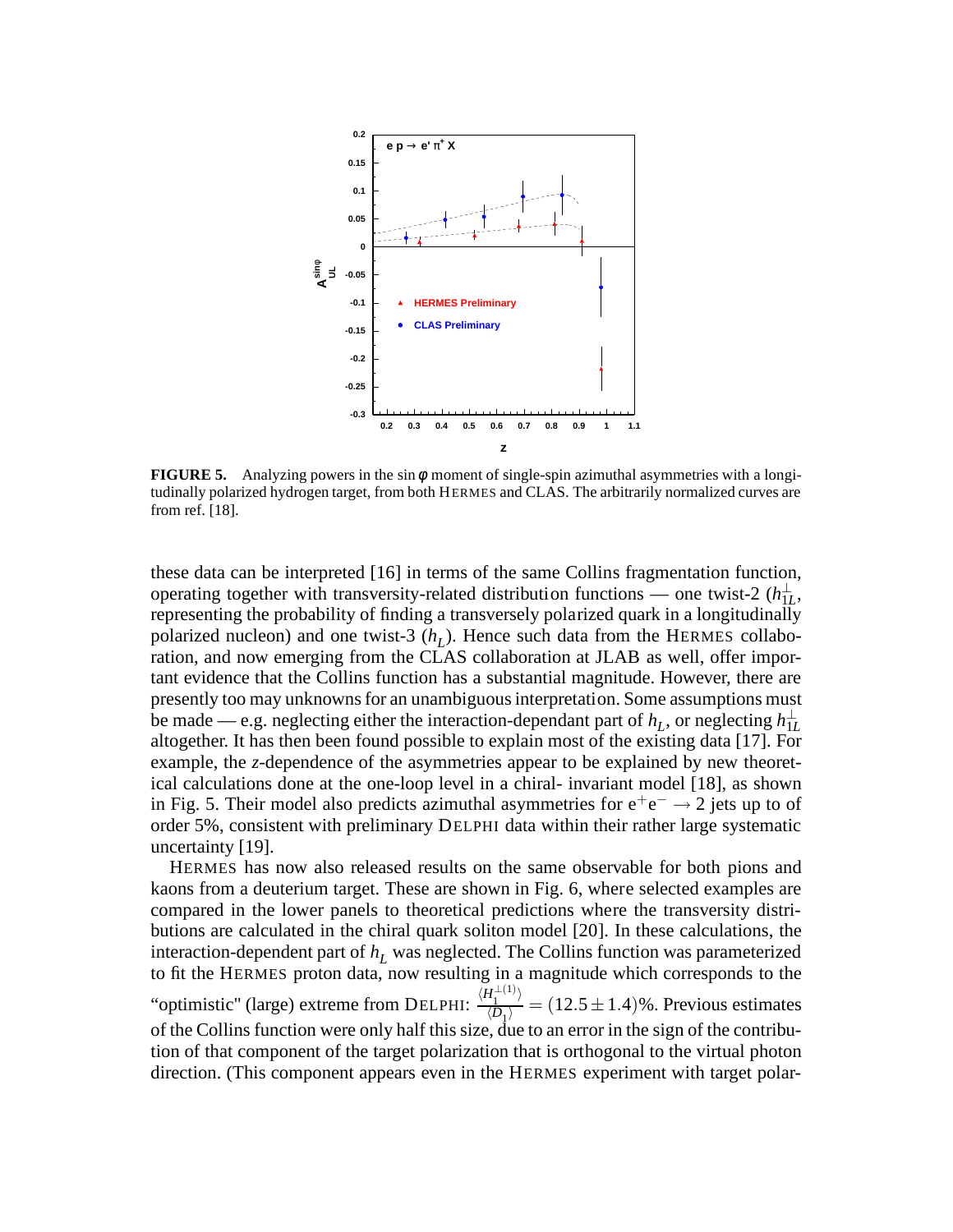

**FIGURE 6.** Preliminary HERMES analyzing powers in the sinφ moment of single-spin asymmetries with a longitudinally polarized deuterium target. The curves are theoretical calculations from ref. [20]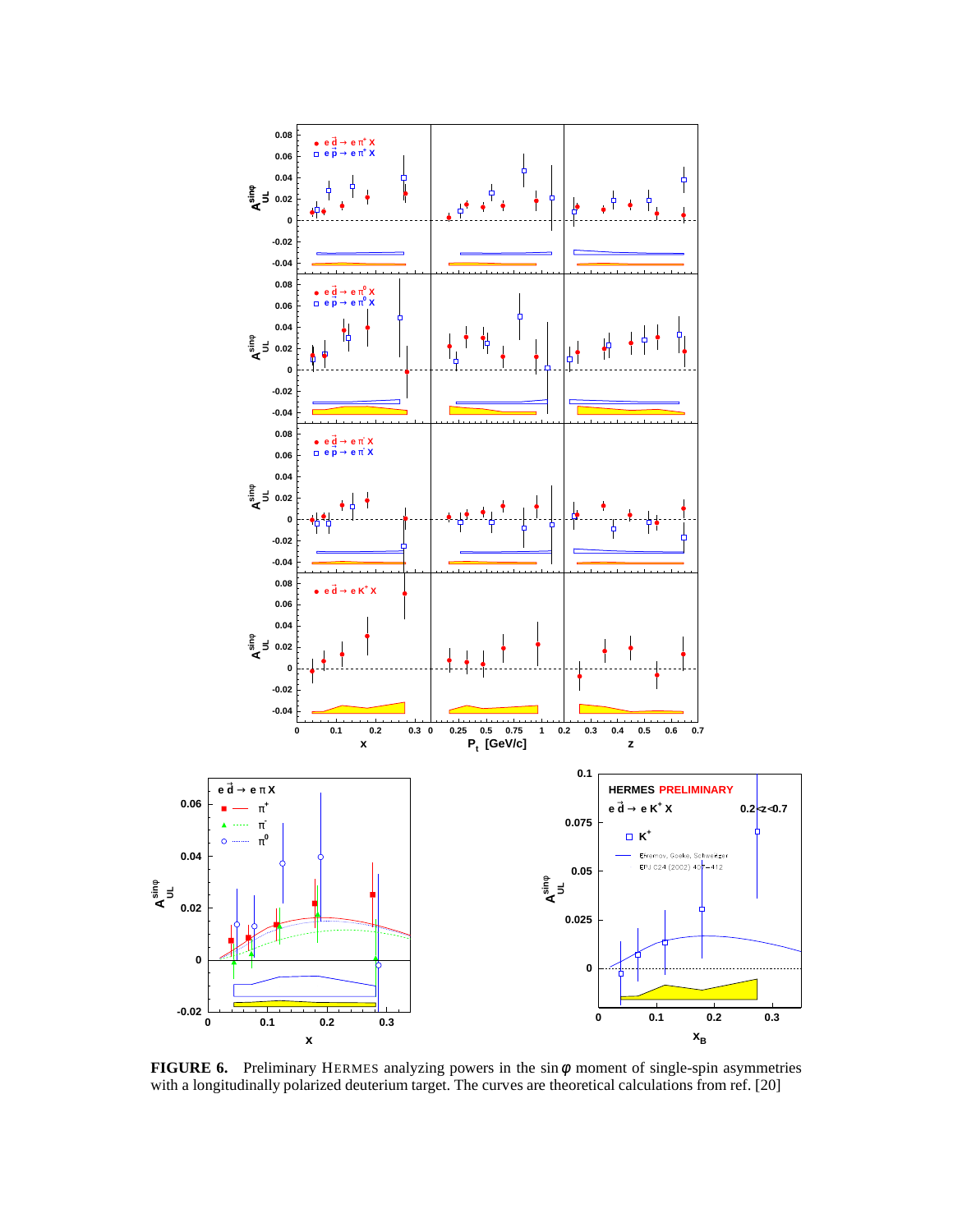

**FIGURE 7.** Analyzing powers in the  $\sin \phi$  moment for single-spin azimuthal asymmetries with a longitudinally polarized positron beam.

ization parallel to the *lepton* beam.) Another result of the corrected sign is that the sign of the SMC preliminary asymmetry with a transversely polarized target no longer appears to be theoretically consistent with that of the HERMES results with a longitudinally polarized target, although those SMC data are not statistically definitive.

Beam-helicity related single-spin azimuthal asymmetries are also understood to be generated by the same Collins fragmentation function, but in conjunction with an unknown twist-3 chiral-odd distribution function designated  $e(x)$ , whose first moment is related to the pion-nucleon  $\sigma$  term [21]:

$$
\int_{-1}^{1} dx [e^{u} + e^{d}] (x) = \frac{\sigma}{m_{av}}
$$
 (6)

$$
m_{av} \equiv \frac{1}{2}(m_u + m_d) \simeq 5 \,\text{MeV} \tag{7}
$$

Some newly released results for the beam-related single-spin asymmetry from both HERMES and CLAS are shown in Fig. 7. The increased magnitude at larger *z* is again what is expected of the Collins fragmentation function, while no *x*-dependence of the asymmetry is observed.

Recently, this arena of single-spin asymmetries has seen some theoretical turmoil, not only because of the detected sign error mentioned above. Even more excitement was precipitated by Brodsky, Hwang and Schmidt [22], who presented a model calculation including a short-distance (hard) "final state interaction" (FSI) between struck quark and spectator. They showed that this mechanism can also generate a single- (transverse)spin azimuthal asymmetry, although no quantitative predictions are yet available based on this model. Contrary to naive appearances, it's a leading twist mechanism. This model inspired John Collins to realize [23] that such a mechanism is the old Sivers Effect [24, 25] in disguise. The model calculation reveals that the T-odd *distribution* function representing the Sivers Effect as the correlation between intrinsic quark *p<sup>T</sup>* and